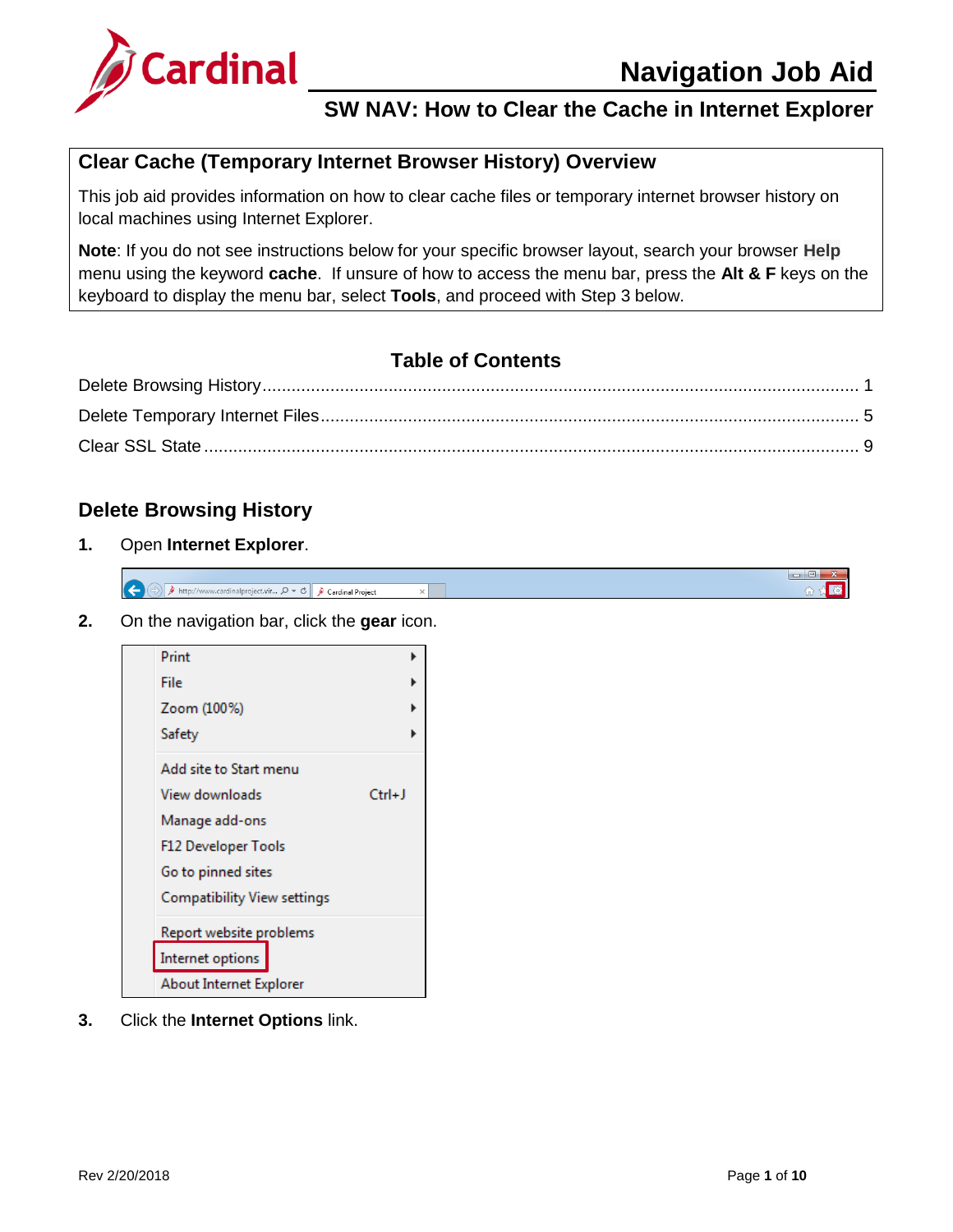

| <b>Internet Options</b>                                                                 |                                                           |             |                                       |                                                              |          | P               | X |
|-----------------------------------------------------------------------------------------|-----------------------------------------------------------|-------------|---------------------------------------|--------------------------------------------------------------|----------|-----------------|---|
|                                                                                         |                                                           |             |                                       |                                                              |          |                 |   |
| General                                                                                 | Security                                                  | Privacy     |                                       | Content   Connections                                        | Programs | Advanced        |   |
| Home page                                                                               |                                                           |             |                                       |                                                              |          |                 |   |
|                                                                                         |                                                           |             |                                       | To create home page tabs, type each address on its own line. |          |                 |   |
|                                                                                         |                                                           |             |                                       | http://www.cardinalproject.virginia.gov/                     |          |                 |   |
|                                                                                         |                                                           |             |                                       |                                                              |          |                 |   |
|                                                                                         |                                                           |             |                                       |                                                              |          |                 |   |
|                                                                                         |                                                           | Use current |                                       | Use default                                                  |          | Use new tab     |   |
|                                                                                         |                                                           |             |                                       |                                                              |          |                 |   |
| Startup                                                                                 |                                                           |             |                                       |                                                              |          |                 |   |
|                                                                                         |                                                           |             | Start with tabs from the last session |                                                              |          |                 |   |
|                                                                                         | Start with home page                                      |             |                                       |                                                              |          |                 |   |
| Tabs :                                                                                  |                                                           |             |                                       |                                                              |          |                 |   |
|                                                                                         | <b>Tabs</b><br>Change how webpages are displayed in tabs. |             |                                       |                                                              |          |                 |   |
|                                                                                         |                                                           |             |                                       |                                                              |          |                 |   |
| Browsing history                                                                        |                                                           |             |                                       |                                                              |          |                 |   |
| Delete temporary files, history, cookies, saved passwords, and web<br>form information. |                                                           |             |                                       |                                                              |          |                 |   |
|                                                                                         |                                                           |             |                                       |                                                              |          |                 |   |
|                                                                                         | Delete browsing history on exit                           |             |                                       |                                                              |          |                 |   |
|                                                                                         |                                                           |             |                                       | Delete                                                       |          | <b>Settings</b> |   |
| Appearance                                                                              |                                                           |             |                                       |                                                              |          |                 |   |
|                                                                                         |                                                           |             |                                       |                                                              |          |                 |   |
|                                                                                         | <b>Colors</b>                                             |             | Languages                             | <b>Fonts</b>                                                 |          | Accessibility   |   |
|                                                                                         |                                                           |             |                                       | Some settings are managed by your system administrator.      |          |                 |   |
|                                                                                         |                                                           |             | OK                                    |                                                              | Cancel   | <b>Apply</b>    |   |

- **4.** The **Internet Options** pop-up window displays.
- **5.** Click the **General** tab.
- **6.** In the **Browsing history** section, click the **Delete** button.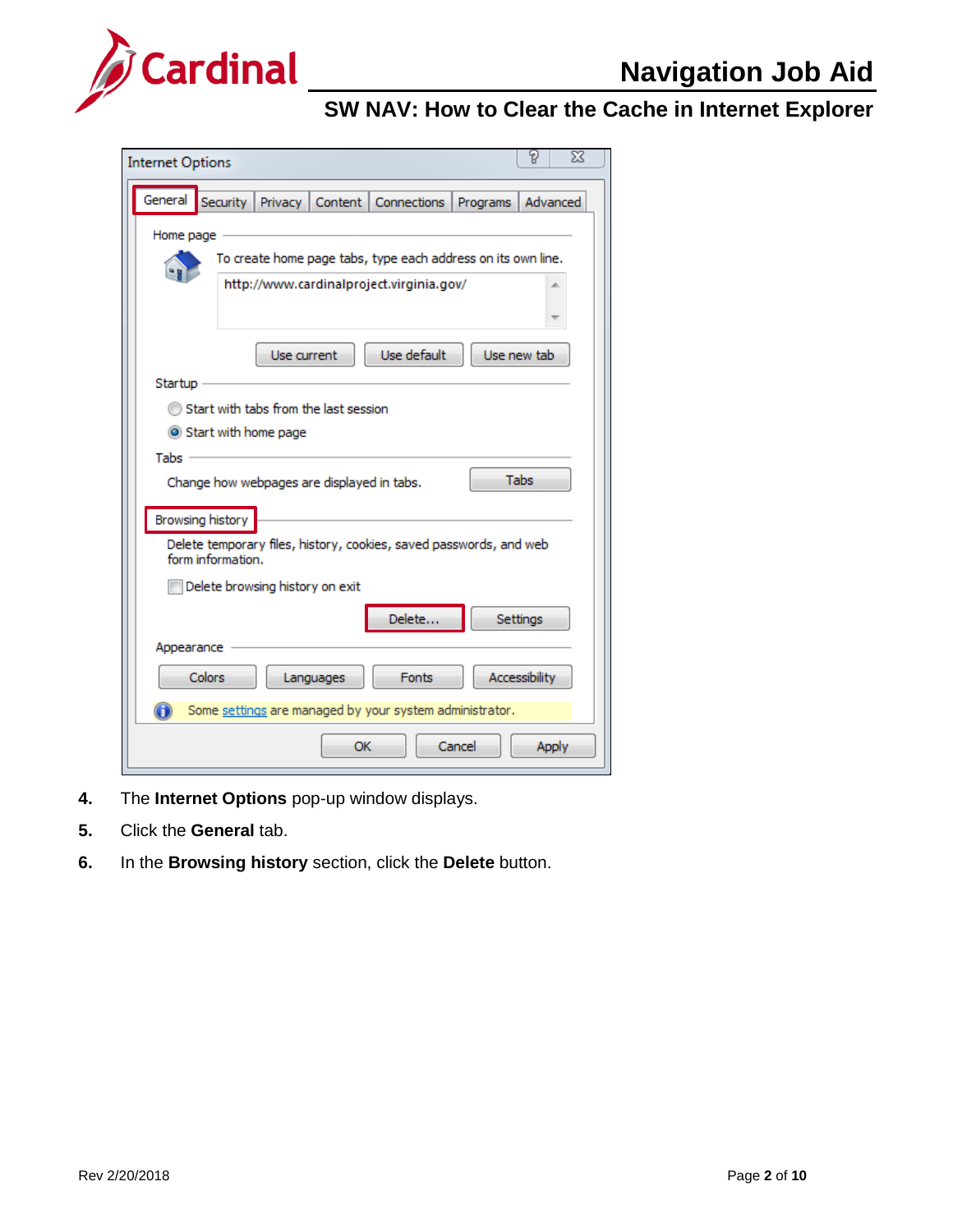



- **7.** The **Delete Browsing History** pop-up window displays.
	- a. Select the following except **Preserve Favorites website data**.
		- ‒ **Temporary Internet files and website files**
		- ‒ **Cookies and website data**
		- ‒ **History**

**Note**: If the three items above are already checked, but grayed out, please ensure **Preserve Favorites website data** is **unchecked** and proceed to step 7.

**8.** Click the **Delete** button.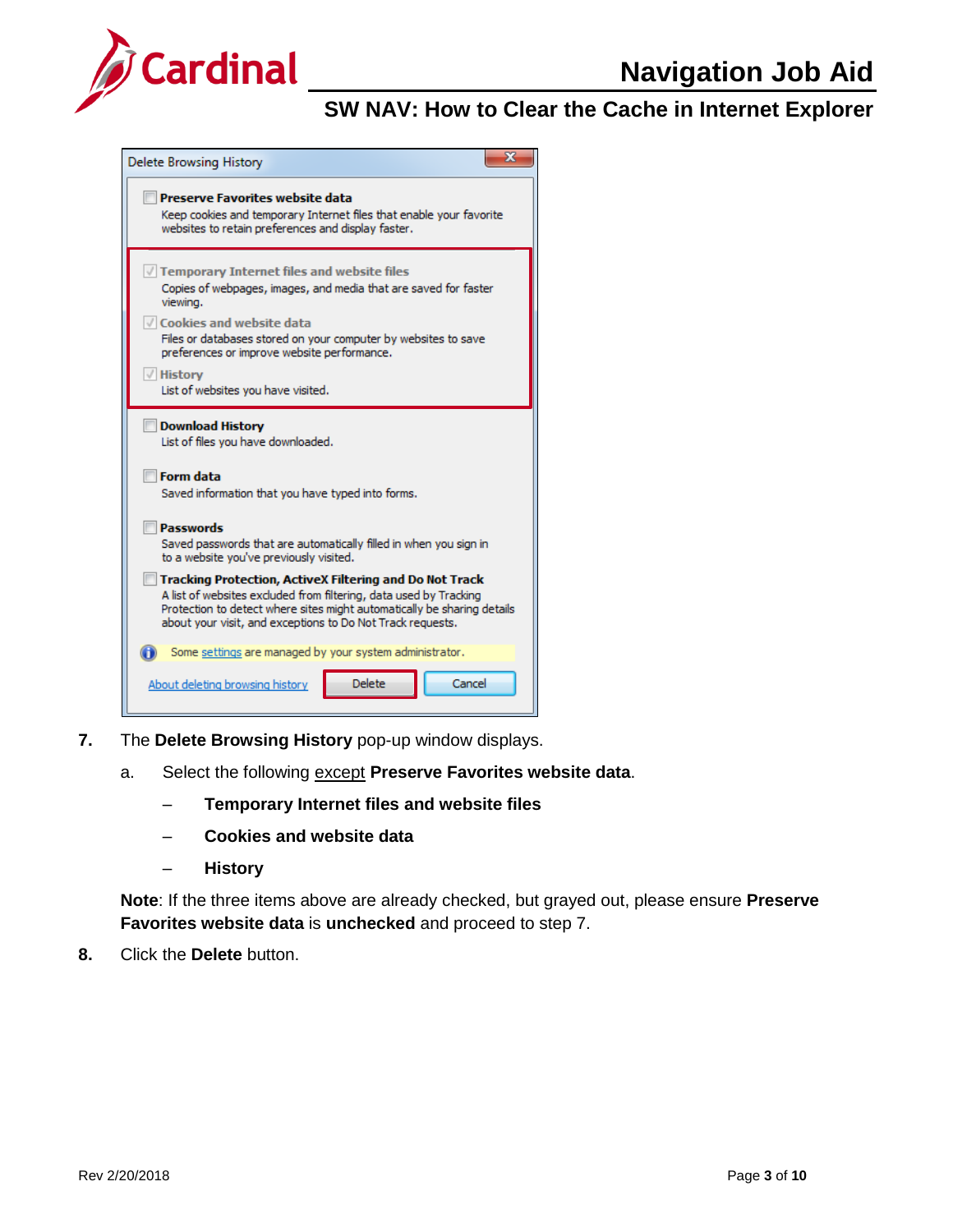

 $\vert \times \vert$ 

# **SW NAV: How to Clear the Cache in Internet Explorer**

Internet Explorer has finished deleting the selected browsing history.

- **9.** Internet Explorer displays a confirmation message for file deletion.
- **10.** Click the **X** in the corner to close this message.

| P<br>X<br><b>Internet Options</b>                                                             |
|-----------------------------------------------------------------------------------------------|
| General<br>Content  <br>Advanced<br>Security  <br>Privacy  <br><b>Connections</b><br>Programs |
| Home page                                                                                     |
| To create home page tabs, type each address on its own line.                                  |
| http://www.cardinalproject.virginia.gov/                                                      |
|                                                                                               |
| Use default<br>Use current<br>Use new tab                                                     |
| Startup                                                                                       |
| Start with tabs from the last session                                                         |
| Start with home page                                                                          |
| Tabs -                                                                                        |
| <b>Tabs</b><br>Change how webpages are displayed in tabs.                                     |
| Browsing history                                                                              |
| Delete temporary files, history, cookies, saved passwords, and web<br>form information.       |
| Delete browsing history on exit                                                               |
| Delete<br><b>Settings</b>                                                                     |
| Appearance                                                                                    |
| <b>Colors</b><br><b>Fonts</b><br>Accessibility<br>Languages                                   |
| Some settings are managed by your system administrator.                                       |
| OK<br>Cancel<br>Apply                                                                         |

- **11.** Click the **Apply** button.
- **12.** Click the **OK** button.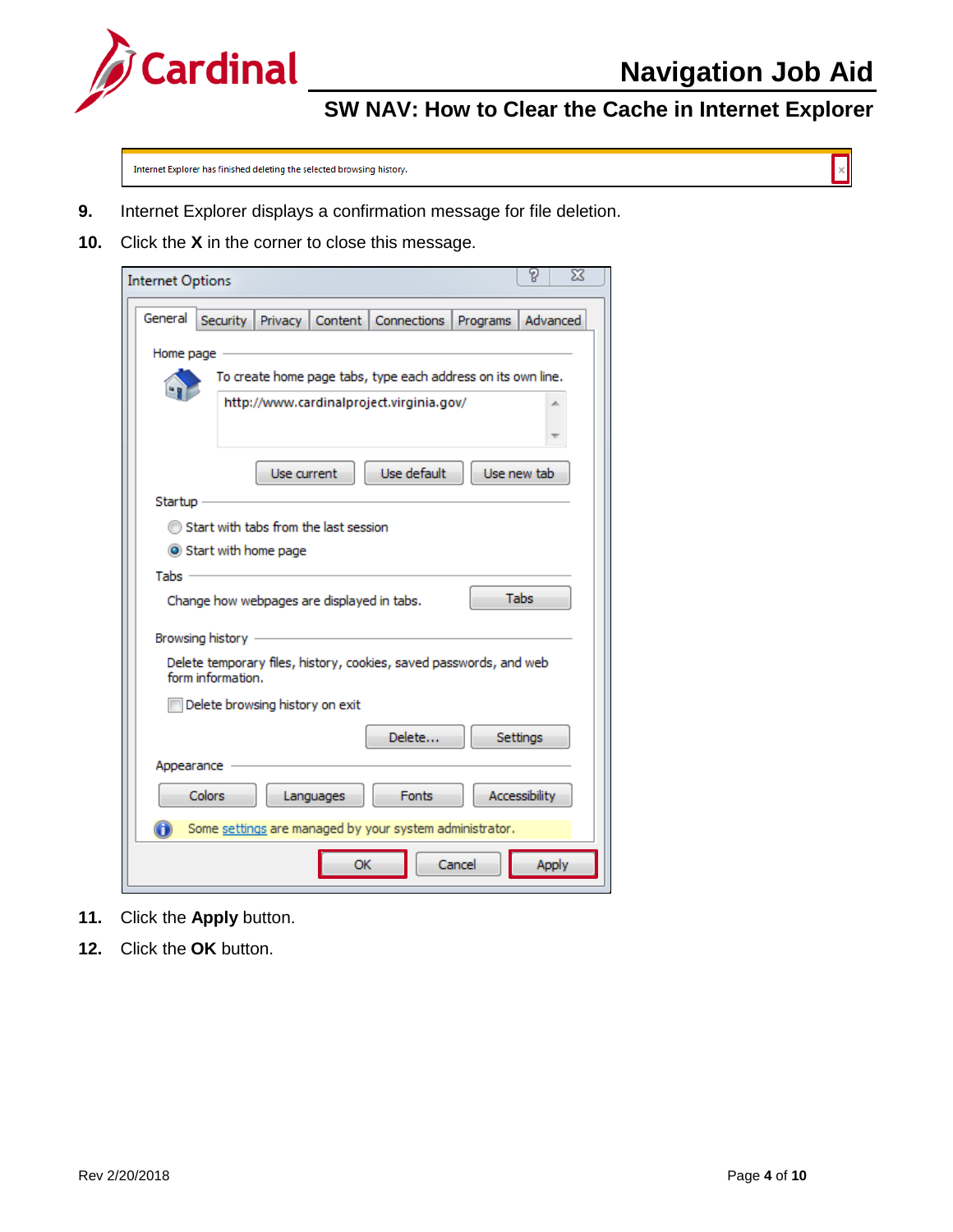

#### <span id="page-4-0"></span>**Delete Temporary Internet Files**

**13.** Open **Internet Explorer**.



**14.** On the navigation bar, click the **gear icon**.



**15.** Click the **Internet Options** link.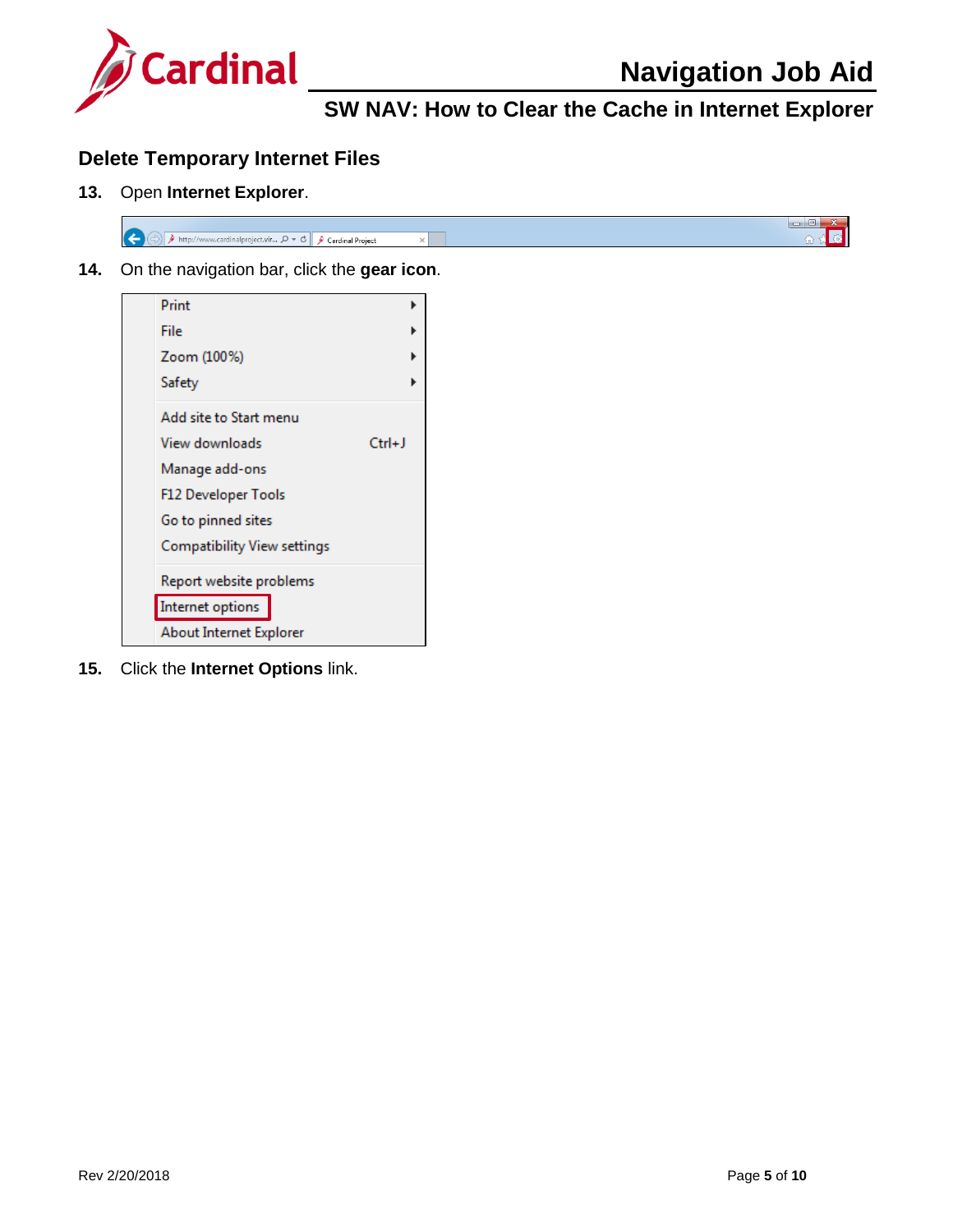

| <b>Internet Options</b> |          |                                 |                                            |                                                                                                          |          | g<br>23       |
|-------------------------|----------|---------------------------------|--------------------------------------------|----------------------------------------------------------------------------------------------------------|----------|---------------|
| General                 | Security | Privacy                         |                                            | Content   Connections                                                                                    | Programs | Advanced      |
| Home page               |          |                                 |                                            | To create home page tabs, type each address on its own line.<br>http://www.cardinalproject.virginia.gov/ |          |               |
| Startup                 |          | Use current                     |                                            | Use default                                                                                              |          | Use new tab   |
| Tabs :                  |          | Start with home page            | Start with tabs from the last session      |                                                                                                          |          |               |
| Browsing history        |          |                                 | Change how webpages are displayed in tabs. |                                                                                                          |          | <b>Tabs</b>   |
| form information.       |          | Delete browsing history on exit |                                            | Delete temporary files, history, cookies, saved passwords, and web                                       |          |               |
| Appearance              |          |                                 |                                            | Delete                                                                                                   |          | Settings      |
| <b>Colors</b>           |          |                                 | Languages                                  | <b>Fonts</b><br>Some settings are managed by your system administrator.                                  |          | Accessibility |
|                         |          |                                 | OK                                         |                                                                                                          | Cancel   | <b>Apply</b>  |

- **16.** The **Internet Options** pop-up window displays.
- **17.** On the **General** tab under **Browsing history**, click the **Settings** button.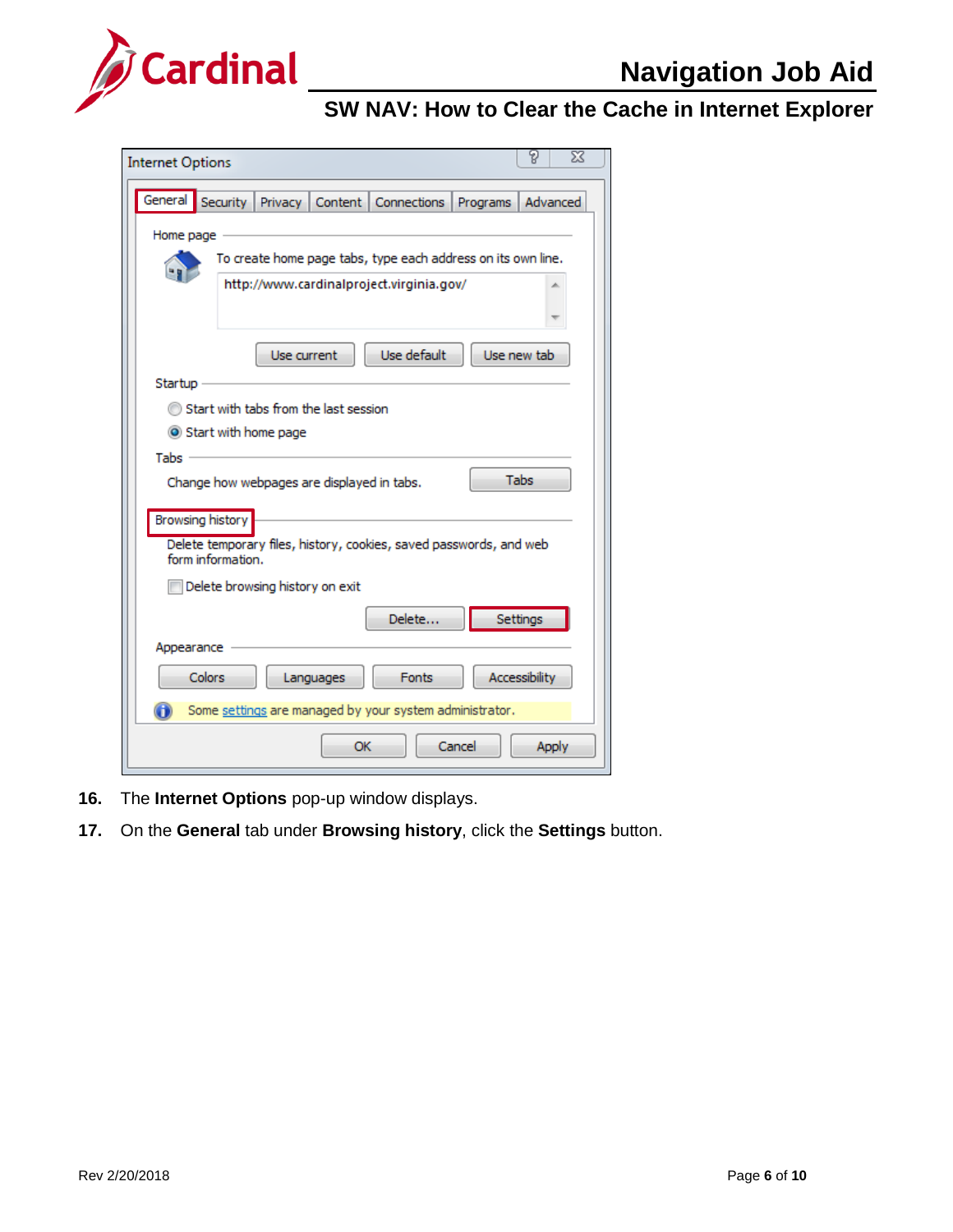

| <b>Website Data Settings</b>                                                                | P | X      |  |  |  |
|---------------------------------------------------------------------------------------------|---|--------|--|--|--|
| <b>Temporary Internet Files</b><br>History   Caches and databases                           |   |        |  |  |  |
| Internet Explorer stores copies of webpages, images, and media<br>for faster viewing later. |   |        |  |  |  |
| Check for newer versions of stored pages:                                                   |   |        |  |  |  |
| Every time I visit the webpage                                                              |   |        |  |  |  |
| Every time I start Internet Explorer                                                        |   |        |  |  |  |
| C Automatically                                                                             |   |        |  |  |  |
| Never                                                                                       |   |        |  |  |  |
| Disk space to use (8-1024MB)<br>$250 \div$<br>(Recommended: 50-250MB)                       |   |        |  |  |  |
| Current location:                                                                           |   |        |  |  |  |
| C:\Users\ryu28232\AppData\Local\Microsoft\Windows\<br>Temporary Internet Files              |   |        |  |  |  |
| <b>View files</b><br>Move folder<br>View objects                                            |   |        |  |  |  |
| OK                                                                                          |   | Cancel |  |  |  |

- **18.** The **Website Data Settings** pop-up displays.
- **19.** Click the **View Files** button.

| Name                               | Thernet Address                               | Tvpe                 | <b>Last Accessed</b> | <b>Expires</b>    | <b>Last Modified</b> | <b>Last Checked</b> |
|------------------------------------|-----------------------------------------------|----------------------|----------------------|-------------------|----------------------|---------------------|
| TokenFactoryIfra<br>e <sub>1</sub> | https://webshell.suite.office.com/iframe      | <b>HTML Document</b> | 1/25/2018 4:05 PM    | 1/25/2018 4:28 PM | <b>None</b>          | 1/25/2018 3:28 PM   |
| TokenFactoryIfra                   | https://webshell.suite.office.com/iframe      | <b>HTML</b> Document | 1/25/2018 2:25 PM    | 1/25/2018 2:36 PM | None                 | 1/25/2018 1:36 PM   |
| TokenFactoryIfra                   | https://webshell.suite.office.com/iframe      | <b>HTML Document</b> | 1/25/2018 3:09 PM    | 1/25/2018 3:25 PM | None                 | 1/25/2018 2:25 PM   |
| <b>B</b> TokenFactoryIfra          | https://webshell.suite.office.com/iframe      | <b>HTML Document</b> | 1/25/2018 3:09 PM    | 1/25/2018 4:09 PM | None                 | 1/25/2018 3:09 PM   |
| dw.swf?∏=                          | https://www.adobe.com/startpage/dw.s          | Shockwave Flash      | 1/25/2018 4:19 PM    | 1/25/2018 4:24 PM | 1/18/2010 6:50 AM    | 1/25/2018 4:19 PM   |
| dreamweaver 12                     | https://www.adobe.com/startpage/dw_c XML File |                      | 1/25/2018 4:19 PM    | 1/25/2018 4:34 PM | 11/7/2014 9:24 AM    | 1/25/2018 4:19 PM   |

**20.** A folder of temporary internet files will appear.

**Note**: If the folder does not contain any temporary internet files, proceed to step 19.

- **21.** Delete all Temporary Internet Files:
	- ‒ Using the keyboard, press the **Ctrl & A** keys to highlight all files.
	- ‒ Press the **Delete** key on the keyboard.

**Note**: If you receive a Warning popup message box, click **YES**.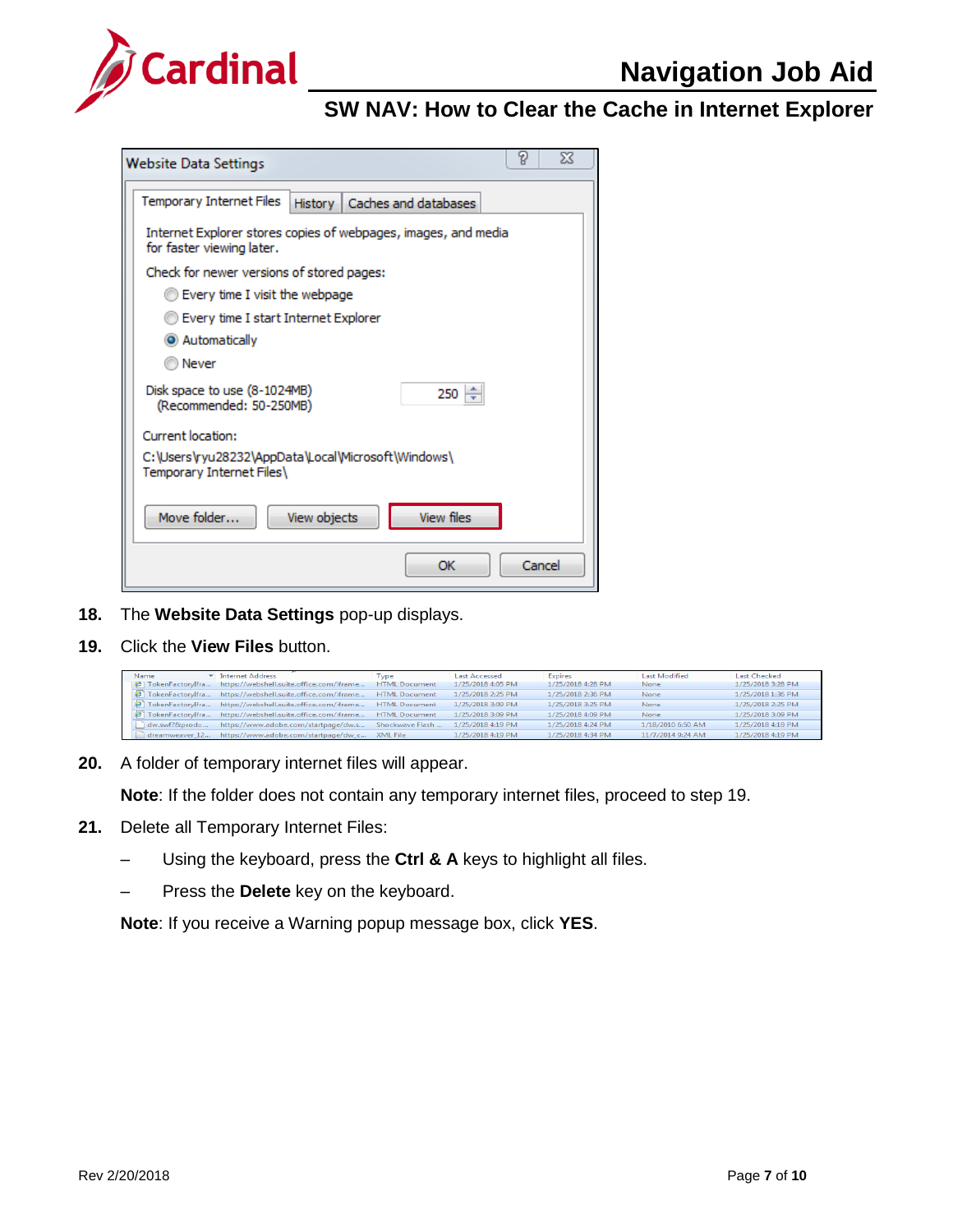

 $-$ 

合金

# **SW NAV: How to Clear the Cache in Internet Explorer**

 $\Rightarrow$  Ahttp://www.cardinalproject.vir...  $\mathcal{Q} \times \mathcal{C}$  A Cardinal Project  $\overline{\mathbf{x}}$ **E** 

**22.** Click the **X** in the upper right hand corner to close the window.

| P<br>X<br><b>Website Data Settings</b>                                                      |
|---------------------------------------------------------------------------------------------|
| Temporary Internet Files<br>Caches and databases<br>History                                 |
| Internet Explorer stores copies of webpages, images, and media<br>for faster viewing later. |
| Check for newer versions of stored pages:                                                   |
| C Every time I visit the webpage                                                            |
| Every time I start Internet Explorer                                                        |
| C Automatically                                                                             |
| Never                                                                                       |
| Disk space to use (8-1024MB)<br>250<br>(Recommended: 50-250MB)                              |
| Current location:                                                                           |
| C:\Users\ryu28232\AppData\Local\Microsoft\Windows\<br>Temporary Internet Files\             |
| Move folder<br><b>View files</b><br>View objects                                            |
| Cancel<br>ОК                                                                                |

**23.** On the **Website Data Settings** pop-up window, click the **OK** button.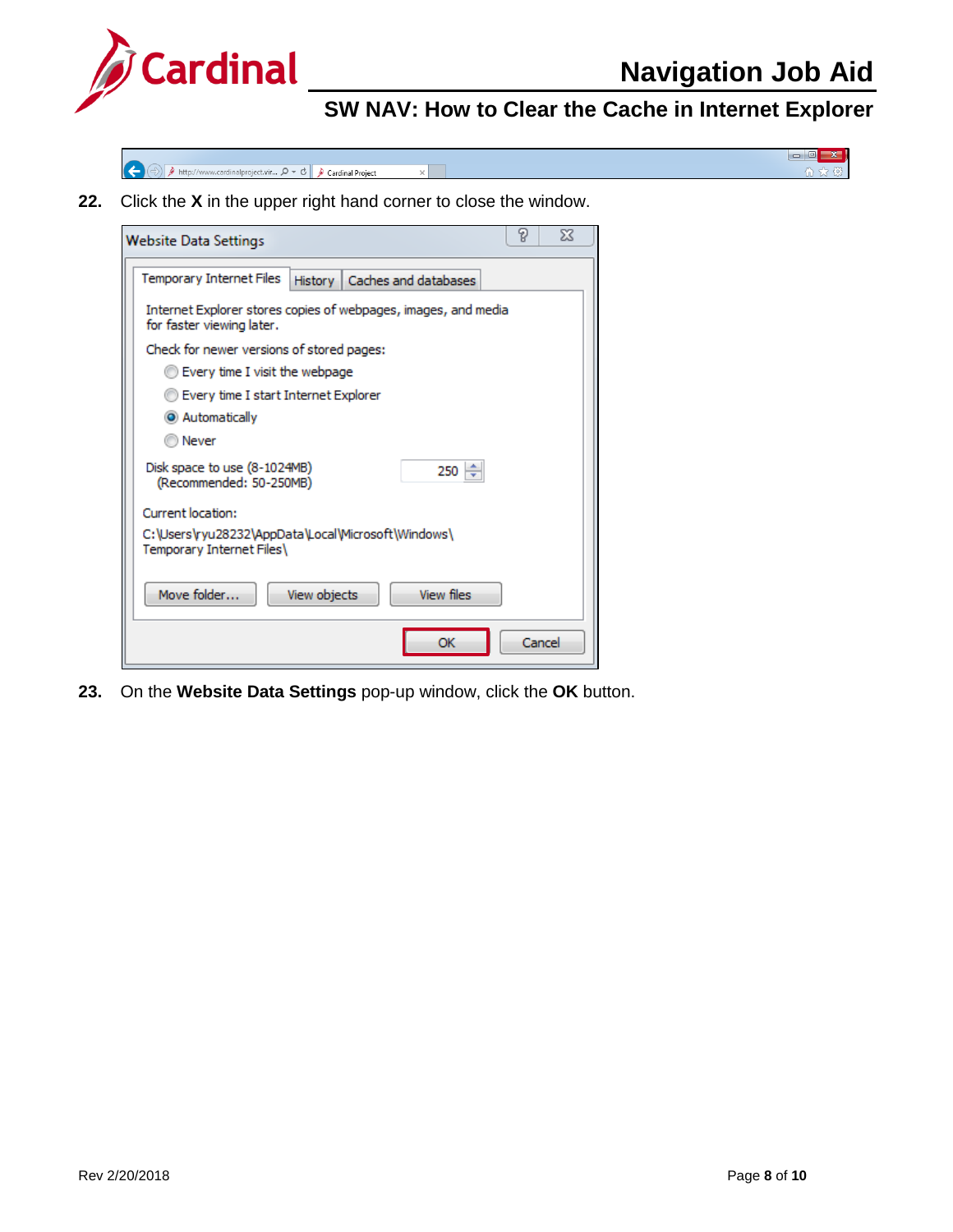

#### <span id="page-8-0"></span>**Clear SSL State**

| P<br>х<br><b>Internet Options</b>                                                                                                         |
|-------------------------------------------------------------------------------------------------------------------------------------------|
| Security Privacy Content<br>Connections<br>General<br>Advanced<br>Programs                                                                |
| Certificates<br>Use certificates for encrypted connections and identification.                                                            |
| Certificates<br>Clear SSL state<br>Publishers                                                                                             |
| AutoComplete                                                                                                                              |
| AutoComplete stores previous entries<br>Settings<br>on webpages and suggests matches<br>for you.                                          |
| <b>Feeds and Web Slices</b>                                                                                                               |
| Feeds and Web Slices provide updated<br>Settings<br>content from websites that can be<br>read in Internet Explorer and other<br>programs. |
| Some settings are managed by your system administrator.                                                                                   |
| OK<br>Cancel<br>Apply                                                                                                                     |

- **24.** On the **Internet Options** pop-up window, click the **Content** tab.
- **25.** Click the **Clear SSL State** button.